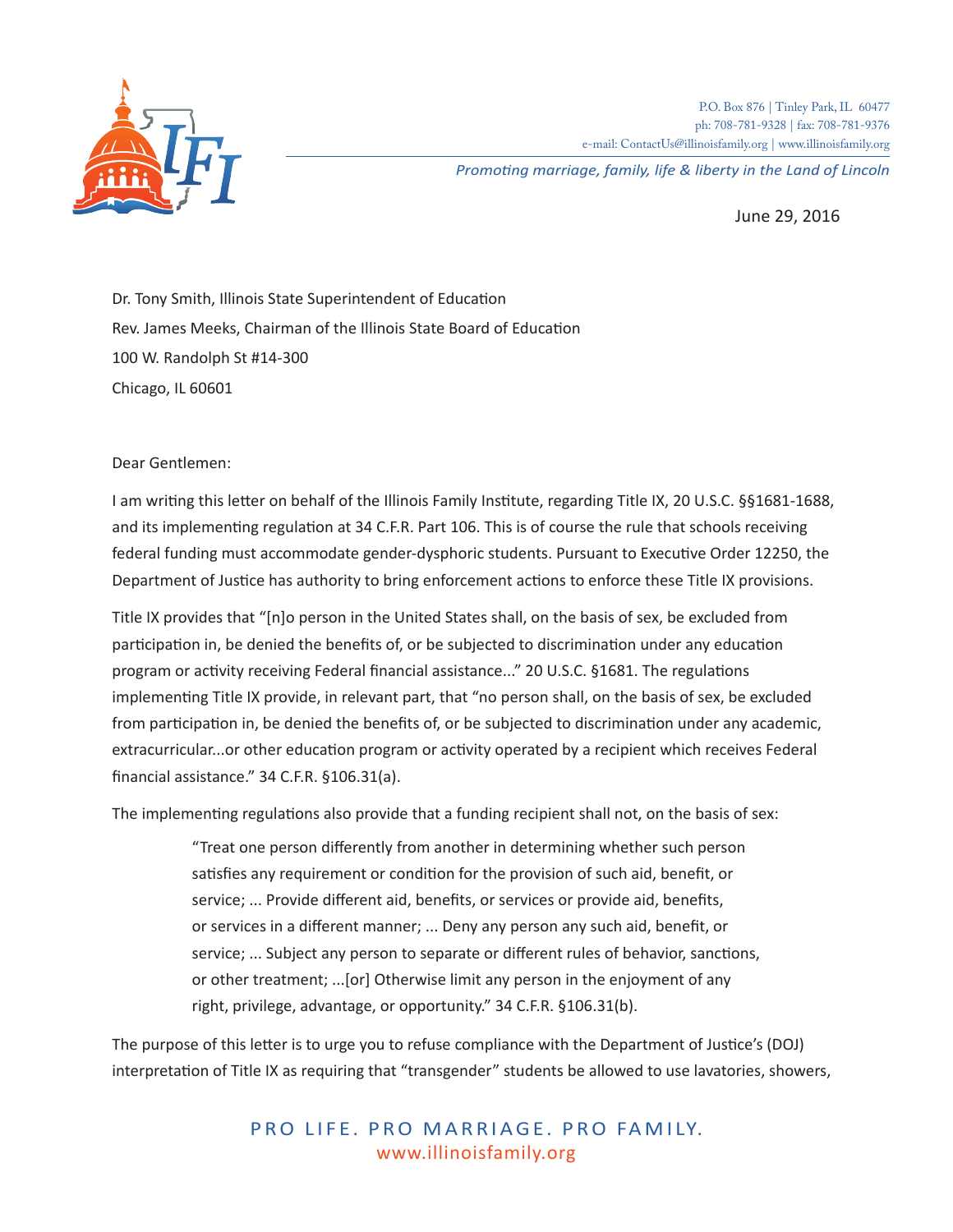and locker rooms that correspond to the gender with which they "identify," rather than their biological gender. Nothing in the text, structure, legislative history, or accompanying regulations of Title IX addresses "gender identity." Indeed, recognizing that Title IX does not protect against discrimination because of "gender identity" (but only against discrimination because of biological sex), beginning in 2011, Senator Al Franken (D-MN) has repeatedly introduced legislation modeled after Title IX that would protect against "gender identity discrimination" in the education context, and this legislation has failed to pass every year it has been introduced.

Title IX, and its accompanying regulations, use the term "sex," not "gender identity," in describing the type of discrimination prohibited. The term "sex" as used in Title IX and its implementing regulations means male and female, under the science-based binary conception of sex consistent with one's birth or biological gender.

Title IX also states that "nothing contained herein shall be construed to prohibit any educational institution receiving funds under this Act, from maintaining separate living facilities for the different sexes[,]" 20 U.S.C. §1686, indicating that Congress intended that Title IX should respect student privacy rights and not violate them by compelling introduction of opposite-sex students into private areas designated for one biological sex only.

Regulations accompanying Title IX confirm that schools "may provide separate toilet, locker room, and shower facilities on the basis of sex, [as long as] such facilities provided for students of one sex [are] comparable to such facilities provided for students of the other sex." 34 C.F.R. §106.33. Preventing the mixing of biological boys and girls in intimate environments like restrooms, locker rooms, and showers is the very reason Congress allowed for separate living facilities according to biological gender, and the reason that Title IX regulations allow for separate restrooms, locker rooms, and changing areas for the different sexes.

Schools in Illinois are not bound to this "gender identity" mandate, because the Department of Education (DOE) acts without legal authority by adopting and enforcing a legislative rule redefining "sex" in Title IX to include "gender identity."

Under the Administrative Procedure Act (APA), any "rules which do not merely interpret existing law or announce tentative policy positions but which establish new policy positions that the agency treats as binding must comply with the APA's notice-and-comment requirements, regardless of how they initially are labeled." 72 Fed. Reg. 3433. Further, regulations enacted under Title IX must also be "approved by the President" before they become effective. 20 U.S.C. §1682.

The DOE has declared, without authority, that the term "sex" as used in Title IX's prohibition on sex discrimination now means, or at least includes, "gender identity." The DOE announced this new legislative rule redefining "sex" to schools nationwide in several DOE guidance documents published over the last few years, including the following: U.S. Department of Education, Office for Civil Rights, Questions and Answers on Title IX and Sexual Violence, 5 (Apr. 2014); U.S. Department of Education, Office for Civil Rights, Questions and Answers on Title IX and Single-Sex Elementary and Secondary